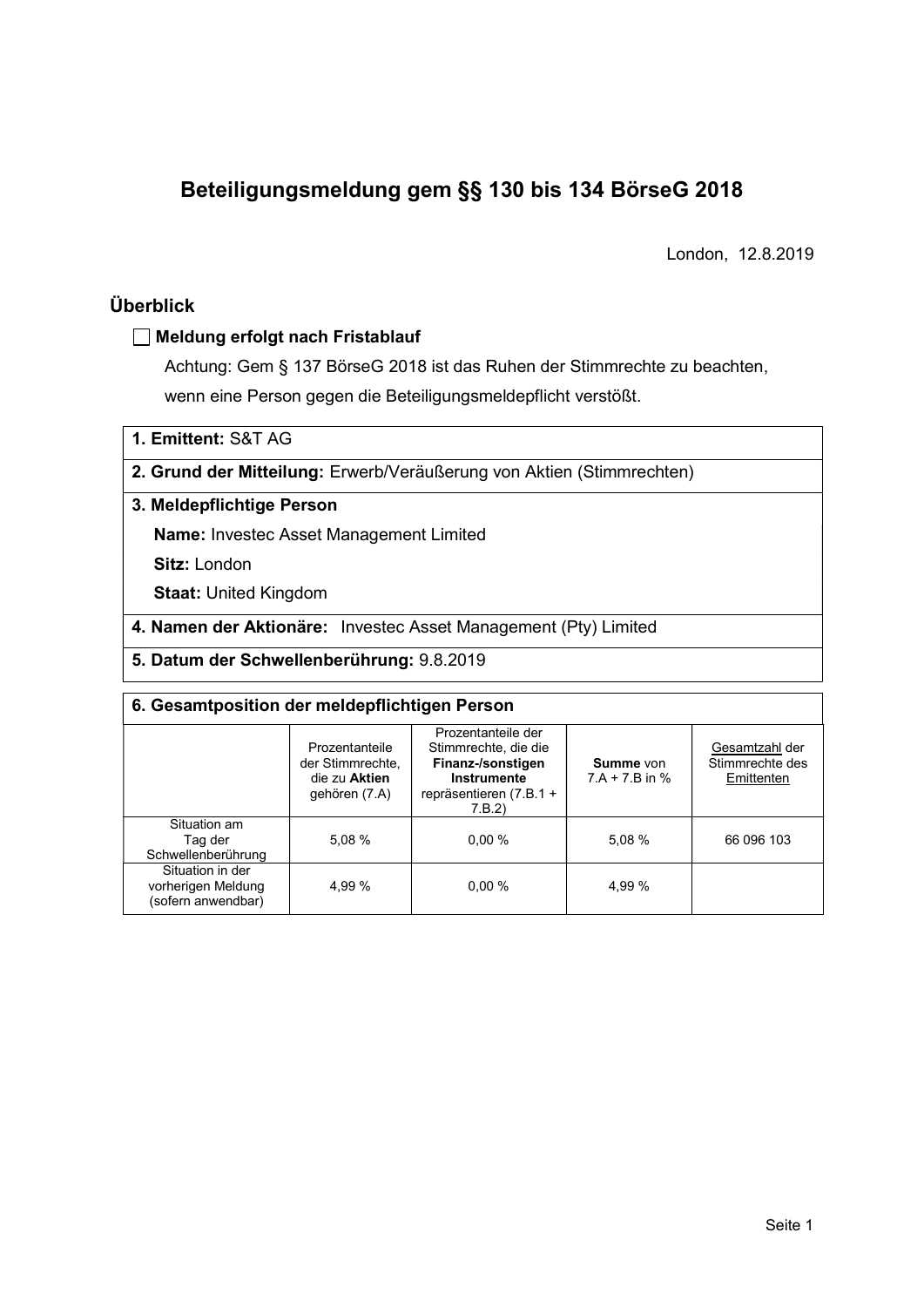# Details

 $\Gamma$ 

# 7. Details über die gehaltenen Instrumente am Tag der Berührung der Schwelle:

|                 | A: Stimmrechte, die zu Aktien gehören   |                                    |                                  |                                    |
|-----------------|-----------------------------------------|------------------------------------|----------------------------------|------------------------------------|
|                 | Anzahl der Stimmrechte                  |                                    | Prozentanteil der Stimmrechte    |                                    |
| ISIN der Aktien | <b>Direkt</b><br>(§ 130 BörseG<br>2018) | Indirekt<br>(§ 133 BörseG<br>2018) | Direkt<br>(§ 130 BörseG<br>2018) | Indirekt<br>(§ 133 BörseG<br>2018) |
| AT0000A0E9W5    |                                         | 3 357 379                          |                                  | 5.08%                              |
| Subsumme A      | 3 357 379                               |                                    | 5.08 %                           |                                    |

|                     | B 1: Finanzinstrumente / sonstige Instrumente gem § 131 Abs 1 Z 1 BörseG 2018 |                |                                                         |                                  |  |  |  |
|---------------------|-------------------------------------------------------------------------------|----------------|---------------------------------------------------------|----------------------------------|--|--|--|
| Art des Instruments | Verfalldatum                                                                  | Ausübungsfrist | Anzahl der Stimmrechte<br>die erworben werden<br>können | Prozentanteil der<br>Stimmrechte |  |  |  |
|                     |                                                                               |                |                                                         |                                  |  |  |  |
|                     |                                                                               | Subsumme B.1   |                                                         |                                  |  |  |  |

|                        | B 2: Finanzinstrumente / sonstige Instrumente gem § 131 Abs 1 Z 2 BörseG 2018 |                |                                    |                           |                                     |  |  |
|------------------------|-------------------------------------------------------------------------------|----------------|------------------------------------|---------------------------|-------------------------------------|--|--|
| Art des<br>Instruments | Verfalldatum                                                                  | Ausübungsfrist | Physisches oder<br>Cash Settlement | Anzahl der<br>Stimmrechte | Prozentanteil<br>der<br>Stimmrechte |  |  |
|                        |                                                                               |                |                                    |                           |                                     |  |  |
|                        |                                                                               |                | Subsumme B.2                       |                           |                                     |  |  |

 $\overline{\phantom{a}}$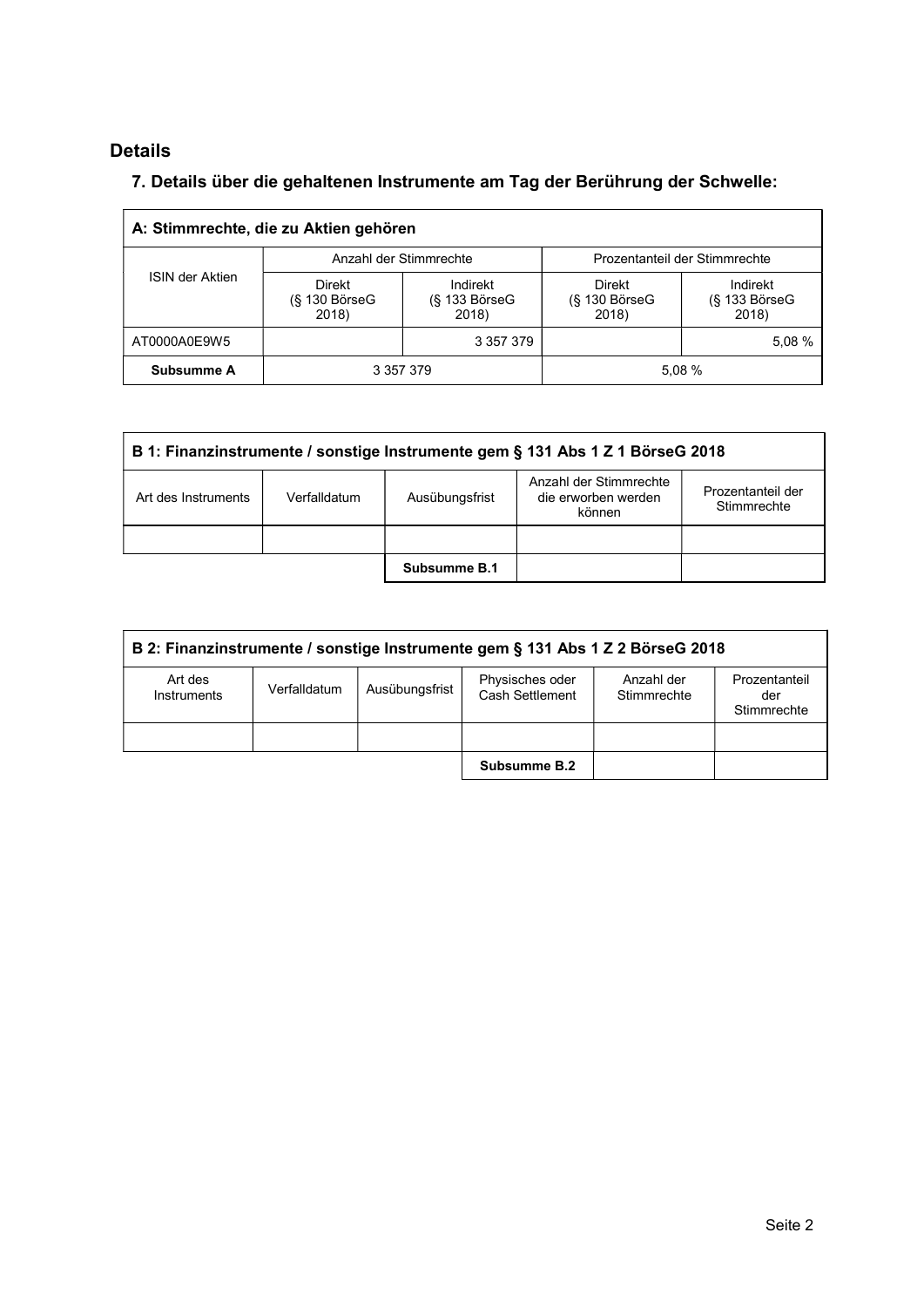### 8. Information in Bezug auf die meldepflichtige Person:

 $\boxtimes$  Die meldepflichtige Person (Punkt 3) wird nicht von einer natürlichen/juristischen Person kontrolliert und kontrolliert auch keine andere Person, die direkt oder indirekt Instrumente am Emittenten hält.

 Volle Kette der kontrollierten Unternehmen, über die die Stimmrechte und/oder Finanz- /sonstigen Instrumente gehalten werden, beginnend mit der obersten kontrollierenden natürlichen oder juristischen Person:

### 9. Im Falle von Stimmrechtsvollmacht

Datum der Hauptversammlung: -

Stimmrechtsanteil nach der Hauptversammlung: - entspricht - Stimmrechten

### 10. Sonstige Kommentare:

Investec Asset Management Ltd has been granted the power to make decisions with respect to voting discretion in relation to the shares herein, but does not directly hold them. As part of a group of companies, this disclosure is made by Investec Asset Management Limited jointly on behalf of Investec Asset Management Limited and Investec Asset Management (Pty) Limited.

London am 12.8.2019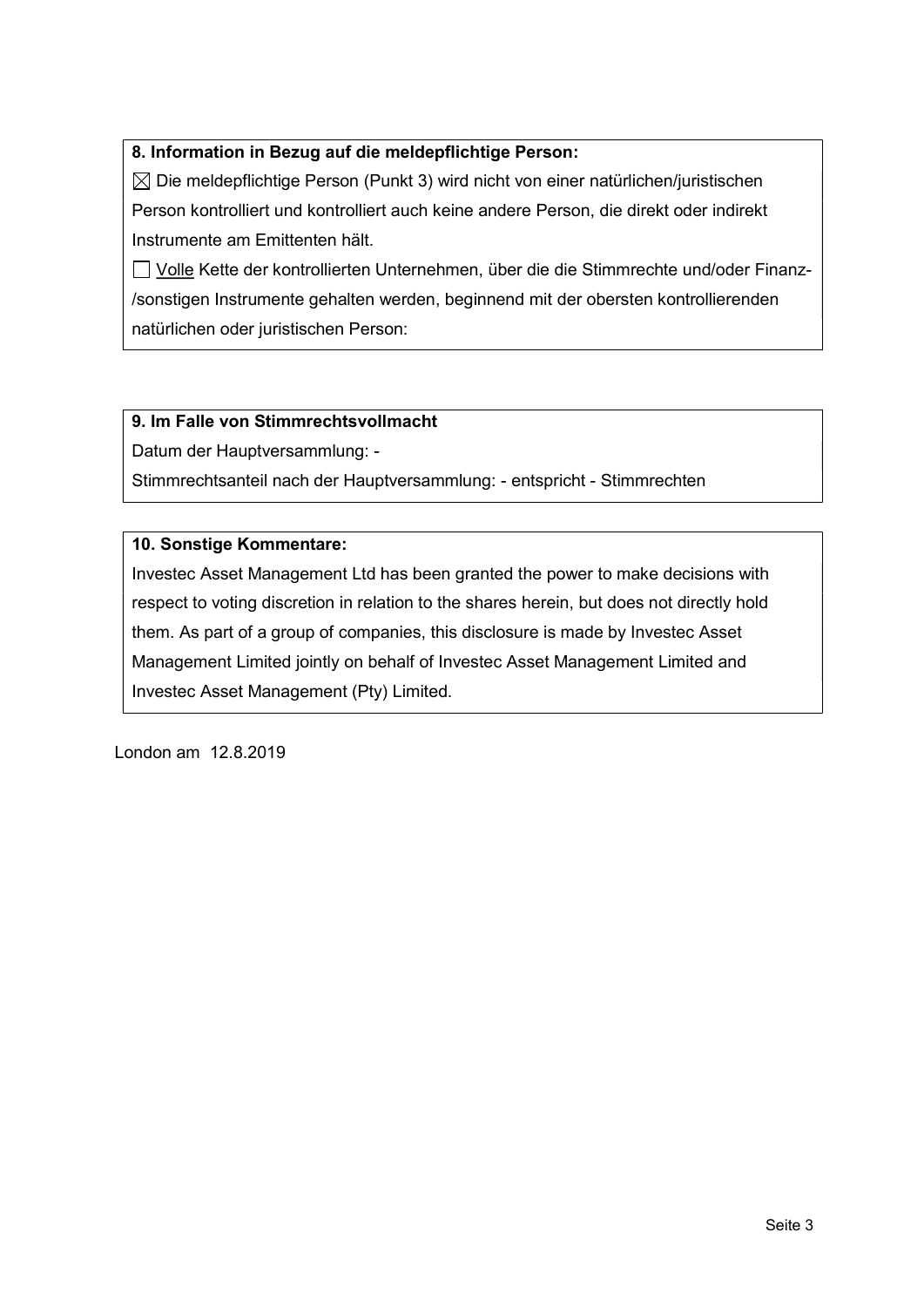# Major holdings notification pursuant to Sec. 130 to 134 BörseG 2018<br>London, 12.8.2019

London, 12.8.2019

### **Overview**

### $\Box$  Notification made after deadline

Caution: In case of violations of major holdings notification rules, please pay attention to Section 137 BörseG 2018 (Suspension of voting rights)

1. Issuer: S&T AG

2. Reason for the notification: Acquisition or disposal of voting rights

### 3. Person subject to notification obligation

Name: Investec Asset Management Limited

City: London

Country: United Kingdom

4. Name of shareholder(s): Investec Asset Management (Pty) Limited

### 5. Date on which the threshold was crossed or reached: 9.8.2019

### 6. Total positions

|                                                                                | % of voting rights<br>attached to<br>shares $(7.A)$ | % of voting rights<br>through<br>financial/other<br>instruments $(7.B.1 +$<br>7.B.2) | <b>Total</b> of both in %<br>$(7.A + 7.B)$ | Total number of<br>voting rights of<br>issuer |
|--------------------------------------------------------------------------------|-----------------------------------------------------|--------------------------------------------------------------------------------------|--------------------------------------------|-----------------------------------------------|
| Resulting situation on the<br>date on which threshold<br>was crossed / reached | 5,08%                                               | $0.00 \%$                                                                            | 5,08 %                                     | 66 096 103                                    |
| Position of previous<br>notification (if applicable)                           | 4.99 %                                              | $0.00 \%$                                                                            | 4,99 %                                     |                                               |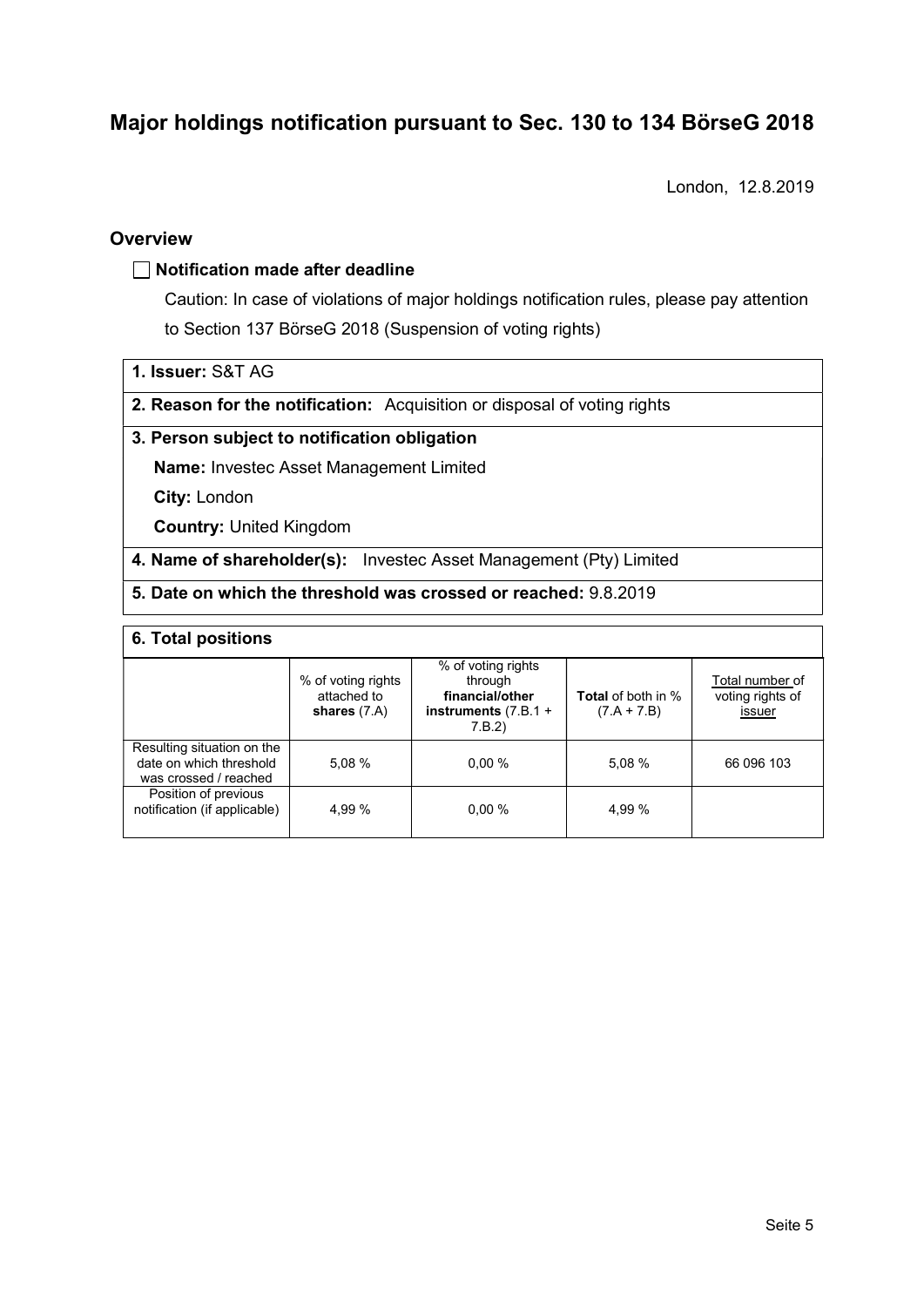# Details

# 7. Notified details of the resulting situation:

|                   | A: Voting rights attached to shares |                                      |                                           |                                      |
|-------------------|-------------------------------------|--------------------------------------|-------------------------------------------|--------------------------------------|
|                   | Number of voting rights             |                                      | % of voting rights                        |                                      |
| <b>ISIN Code</b>  | Direct<br>(Sec 130 BörseG<br>2018)  | Indirect<br>(Sec 133 BörseG<br>2018) | <b>Direct</b><br>(Sec 130 BörseG<br>2018) | Indirect<br>(Sec 133 BörseG<br>2018) |
| AT0000A0E9W5      |                                     | 3 357 379                            |                                           | 5,08 %                               |
| <b>SUBTOTAL A</b> | 3 357 379                           |                                      | 5,08 %                                    |                                      |

|                    | B 1: Financial / Other Instruments pursuant to Sec. 131 para. 1 No. 1 BörseG 2018 |                     |                                                                                      |                    |  |  |  |  |
|--------------------|-----------------------------------------------------------------------------------|---------------------|--------------------------------------------------------------------------------------|--------------------|--|--|--|--|
| Type of instrument | <b>Expiration Date</b>                                                            | Exercise Period     | Number of voting<br>rights that may be<br>acquired if the<br>instrument is exercised | % of voting rights |  |  |  |  |
|                    |                                                                                   |                     |                                                                                      |                    |  |  |  |  |
|                    |                                                                                   | <b>SUBTOTAL B.1</b> |                                                                                      |                    |  |  |  |  |

| B 2: Financial / Other Instruments pursuant to Sec. 131 para. 1 No. 2 BörseG 2018 |                    |                    |                               |                            |                       |  |
|-----------------------------------------------------------------------------------|--------------------|--------------------|-------------------------------|----------------------------|-----------------------|--|
| Type of instrument                                                                | Expiration<br>Date | Exercise<br>Period | Physical /<br>Cash Settlement | Number of<br>voting rights | % of voting<br>rights |  |
|                                                                                   |                    |                    | <b>SUBTOTAL B.2</b>           |                            |                       |  |